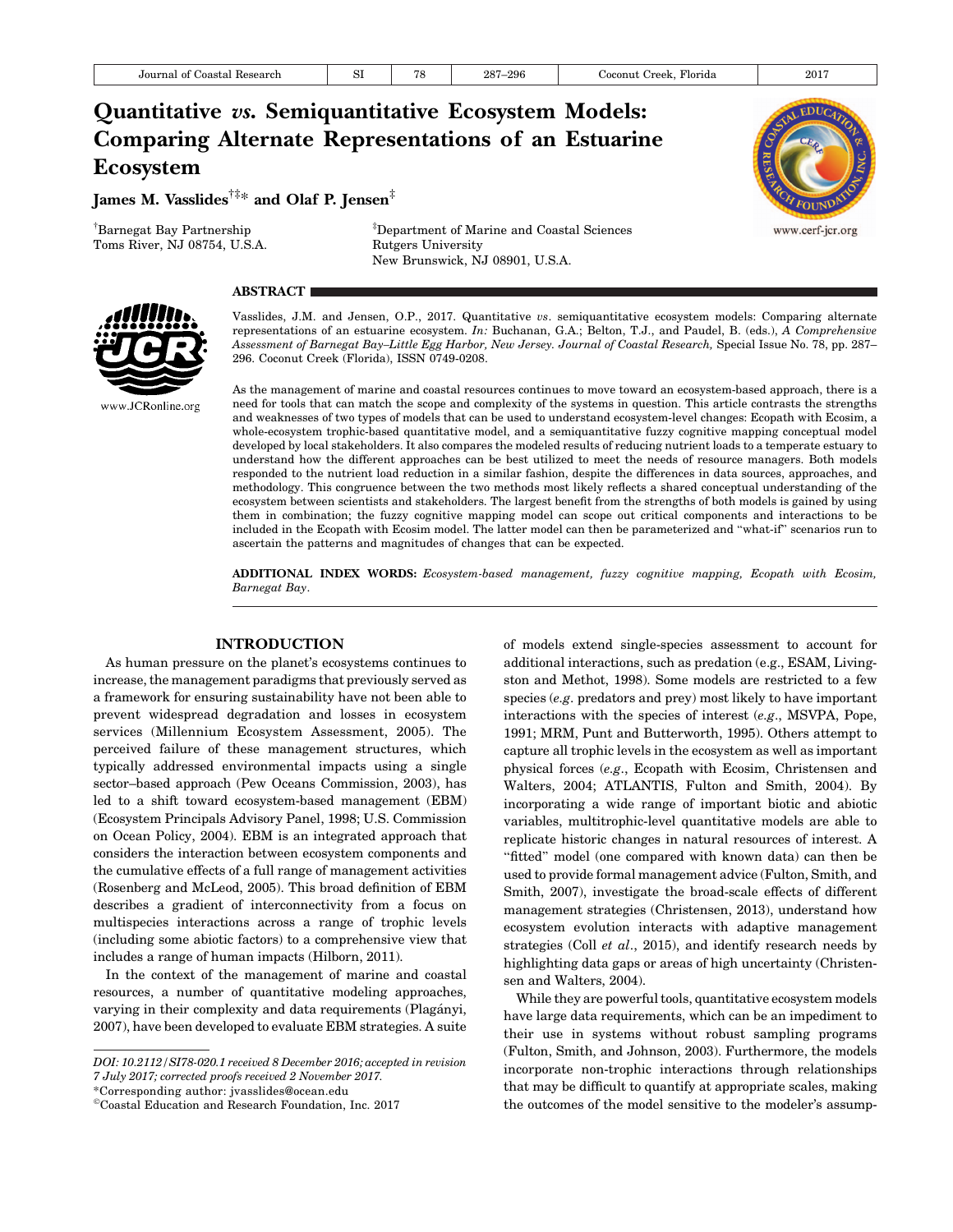tions (Harvey, 2014; Vasslides et al., 2016). The formal structure of model development and underlying complex theories can also discourage the participation of non-modelers, limiting the inclusion of local ecological knowledge and early buy-in by stakeholders, which are crucial to acceptance of management recommendations coming from the model (Raymond et al., 2010).

The shift toward EBM has also given rise to a number of qualitative and semiquantitative models that are designed to incorporate complexity and institutional cooperation into decision making (Levin et al., 2009). An example useful to the realm of ecosystem-based management is fuzzy cognitive mapping (FCM; Axelrod, 1976), a framework that has been used to identify critical links between components of aquatic ecosystems using a visual stakeholder-driven approach (Gray et al., 2012; Hobbs et al., 2002; Kontogianni et al., 2012; Meliadou et al., 2012; Özesmi and Özesmi, 2003). FCMs are conceptual models that describe how a system operates on the basis of key system components and their causal relationships as understood by an observer (Kosko, 1991). The components can be tangible aspects of the environment (e.g., a biotic feature such as fish or an abiotic factor such as salinity) or an abstract concept such as aesthetic value. This dynamic model is a useful tool for understanding how the identified key structures and drivers may respond to an ever-changing environment. Because FCM is based on an individual's conceptual understanding of a system, its parameterization is not dependent on the availability of biotic and abiotic data  $(Özesmi and  $Özesmi$ ,$ 2004). The semiquantitative nature of the model is adept at handling traditional and local ecological knowledge, which allows for the inclusion of non–technically trained stakeholders in the process (Gray, Zanre, and Gray, 2014), broadening its appeal for use in management applications (NRC, 2008).

Despite their flexibility, FCMs also have several drawbacks to understanding changes in an ecosystem. Foremost among these is that the dynamic nature of the models is both implicit and vague. For example, the time between a change in one model component and a response in another is not defined. Thus, a model time step must be defined a *priori* and be implicitly considered during model construction (Carvalho, 2013). Additionally, changes to the system are unitless and relative  $(i.e.$  parameter A increases a great deal compared with parameter B), but the real-world expression of that change is not quantifiable (Özesmi and Özesmi, 2004). FCMs do not incorporate nonmonotonic relationships well (Vasslides and Jensen, 2015), which are often present in ecological systems. Lastly, the completeness and accuracy of FCMs is limited by the understanding of ecosystem components and interactions of the stakeholders who create them.

Both quantitative and semiquantitative models can be used in developing ecosystem-based management approaches to natural resources because they are capable of ''what-if'' scenario development and predictions. However, these modeling approaches have not heretofore been explicitly compared in the same system. This study develops independent quantitative and semiquantitative models and compares the results of a nutrient reduction scenario run in each, applied to the same estuarine system, Barnegat Bay, New Jersey, to understand how the different approaches can be best utilized to meet the



Figure 1. Map of Barnegat Bay estuary and watershed.

needs of EBM. Will the results of the FCM, which is based on stakeholders' perceptions and intuitions, be comparable to the model driven by physical data collection and analysis? If differences between the models appear, are they in components of high confidence in the quantitative model, thus, by implication, not matching stakeholder perceptions about what is occurring in the ecosystem? Alternatively, might the relatively rigid structure of the quantitative model fail to capture important dynamics of the system? More practically, if there are no substantial differences between the models, are FCMs sufficient for at least the initial stages of EBM?

## METHODS

Study Area

Barnegat Bay is a temperate lagoonal estuary located in central New Jersey (Figure 1). The estuary stretches nearly 70 km north to south and ranges from 2 to 6 km in width with a total surface area of 279 km<sup>2</sup>, including the tidal portions of its tributaries (Kennish, 2001). The surrounding  $1730 \text{-} \text{km}^2$  watershed is home to an estimated 580,000 year-round residents (U.S. Census Bureau, 2012) with a summer population that swells to more than 1 million with the influx of tourists. Land use is a mix of urban and suburban in the northeast and along the barrier islands, grading to more sparsely populated forested areas to the south and west (Kennish, 2001). Portions of the E.B. Forsythe National Wildlife Refuge and the Pinelands National Reserve are located along the eastern and western sides of the watershed, respectively. The blue crab fishery is the main commercial fishery within the bay, although there are still remnants of a historic hard clam fishery that was highly productive in the past (Bricelj, Kraeuter, and Flimlin,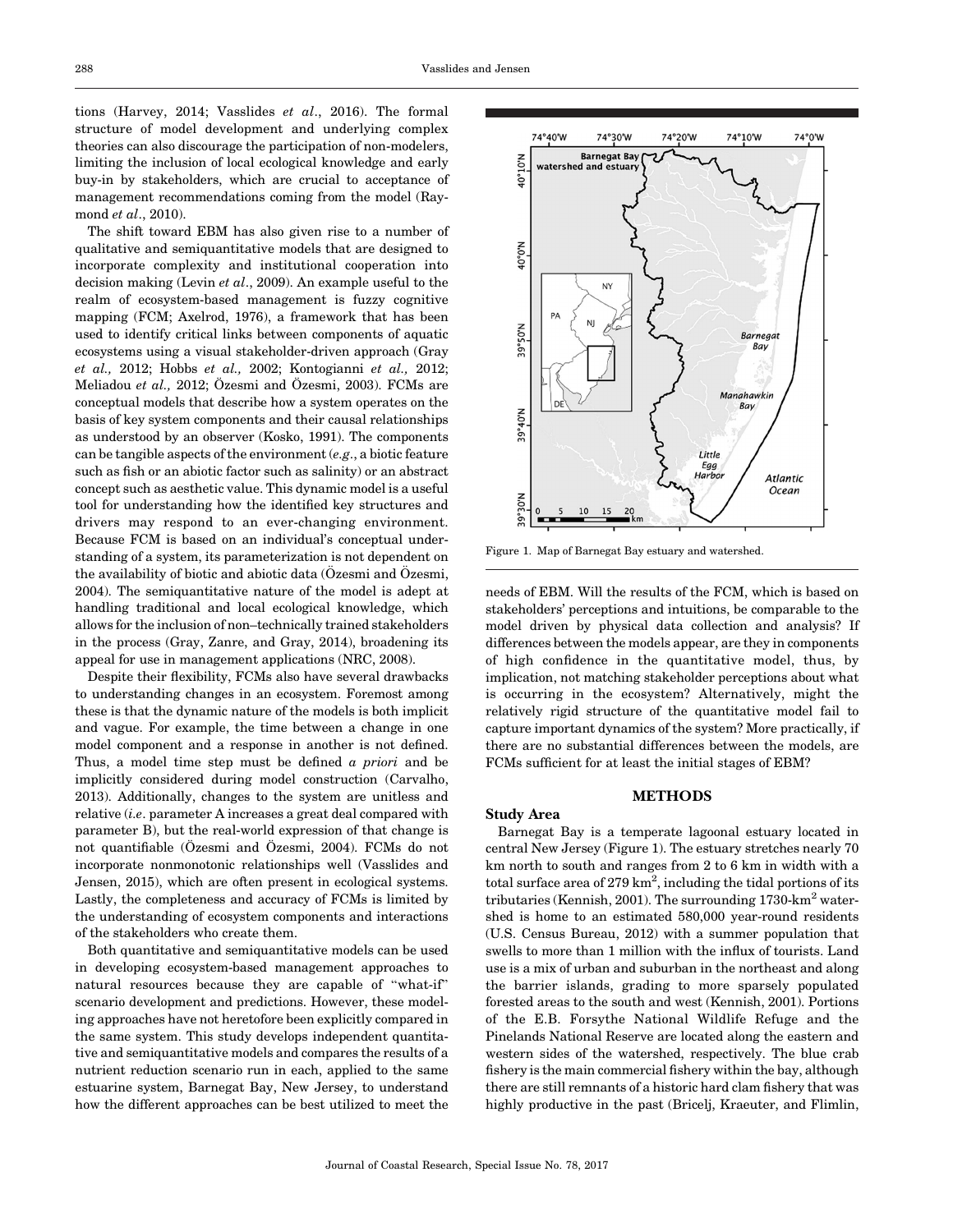

Figure 2. Barnegat Bay ecosystem model for 1981, as developed in Ecopath with Ecosim (EwE). Numbered horizontal lines indicate trophic level, and the area of the circle indicates relative biomass.

2012). Commercial fishing, once an important source of income for local baymen, is now a minor component of the regional economy (Kennish, 2001). Barnegat Bay is a popular destination for recreational fishing, crabbing, boating, and sailing. The bay suffers from symptoms of eutrophication, mainly from nutrient enrichment through non–point source pollution (Bricker et al., 2007).

## Ecopath with Ecosim Model

We constructed a trophic ecosystem model of Barnegat Bay utilizing the Ecopath with Ecosim (EwE) software package. Ecopath creates a mass-balanced model of the components and interactions within an ecosystem at a single point in time by trophically linking biomass pools (Christensen and Walters, 2004). Biomass pools can be individual species, ontogenetic stages of a species, or a group of species representing a particular guild. Input parameters required for each biomass pool include diet composition, biomass accumulation, net migration, catch, and three of the following four parameters: biomass (B), production/biomass (P/B), consumption/biomass  $(Q/B)$ , and ecotrophic efficiency (EE), which is the fraction of the production consumed or harvested within the system. These parameters are then used in two master equations. The first equation describes the production term for each group:

$$
\begin{array}{c} \text{Production} = \text{catch} + \text{prediction} + \text{net migration} \\ + \text{biomass accumulation} + \text{other mortality} \end{array} (1)
$$

The second equation balances the energy flows of a biomass pool:

$$
{\rm Consumption = production + respiration + unassimulated~food} \eqno{(\textbf{2})}
$$

The balanced Ecopath parameters (where within-group production is equal to between-group consumption) are then used to initialize the time-dynamic module called Ecosim. The mass-balanced linear equations are re-expressed as coupled differential equations and are used by the Ecosim module to simulate changes to the biomass pools over time (Christensen and Walters, 2004). Fishing effort or fishing mortality time

series data are used to drive the model, and the resulting changes in biomass are compared with reference time-series data. Parameters primarily associated with predator-prey interactions are adjusted iteratively to fit the model-predicted biomasses to the time-series data with a goodness of fit measure (sum of squares differences) used to compare the model runs.

The Barnegat Bay Ecopath Model (Vasslides et al., 2016) contains 27 distinct biomass groups, including 12 fish species, five benthic invertebrate groups, two gelatinous zooplankton species, three planktonic groups, two benthic vegetation groups, two shorebird groups, and a detrital pool (Figure 2). The model was constructed for 1981, the earliest year for which reliable harvest information for many of the fish groups was available from the National Oceanic and Atmospheric Administration's Marine Recreational Fishing Survey and Marine Recreational Information Program (NOAA, 2015a) and Fisheries Statistics Divisions (NOAA, 2015b). Data used to parameterize the model were a combination of Barnegat Bay–specific data (fish diets, selected species biomasses and vital rates, harvest), data from similar systems (vital rates, invertebrate diets), and derived values from solving the mass balance equations (biomasses). The PREBAL routine (Link, 2010) was used to identify issues in model structure and data quality associated with the initial input parameter values before balancing the model. The PREBAL diagnostics evaluate the parameter's consistency with general ecological and fishery principals to ensure both theoretical and practical rigor. Additionally, a "pedigree" was assigned to each input parameter for each biomass group based on the source of the data (and thus the degree of uncertainty associated with it). During model balancing, values for those parameters with the lowest pedigree (highest degree of uncertainty) were changed first.

Once the Ecopath model was balanced, recreational and commercial fisheries time-series catch data were used to drive the model, and fishery-independent catch data, primarily from research surveys, were used to assess the model fit (Vasslides et al., 2016). The parameters influencing predator-prey interac-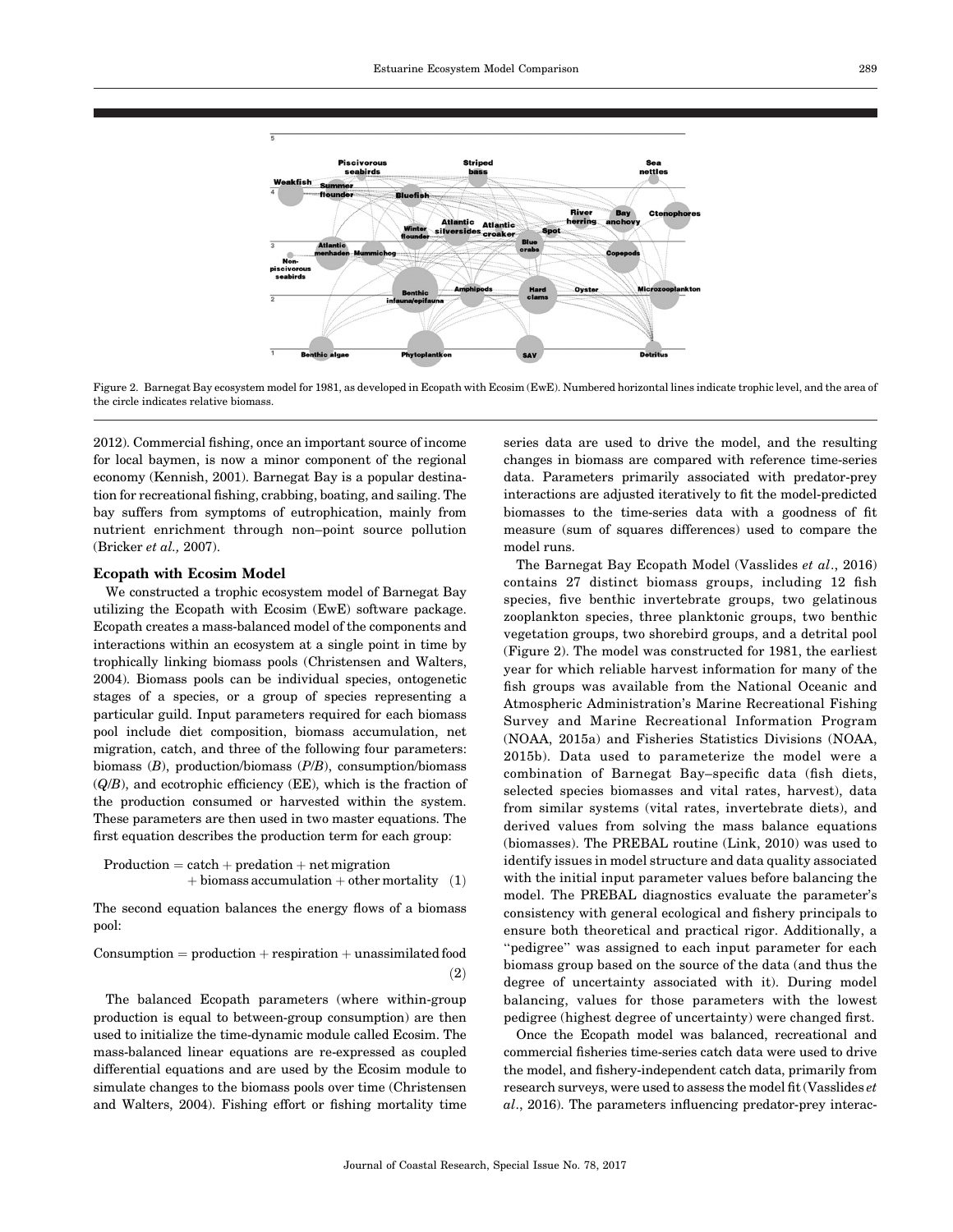

Figure 3. A subset of the fuzzy cognitive map community model for Barnegat Bay showing the groups included in the EwE model and the connections between them. Node size is related to centrality score (i.e. importance), solid lines are positive relationships, and dotted lines are negative relationships. The centrality score is the sum of the absolute value of all the weights entering or exiting a component.

tions in the model were adjusted for only those groups with time-series data of at least 3 years in length. In practice, adjustments to these parameters improve the model fit to data and help explain some of the variability in the data. Details of the EwE model setup, parameterization, and fitting to the species time-series data can be found in Vasslides et al. (2016).

#### Fuzzy Cognitive Model

A community-based conceptual model of the Barnegat Bay that used information gathered during interviews of 42 local stakeholders, including scientists, managers, environmental NGOs, and local residents was developed (Vasslides and Jensen, 2015). To construct an FCM, the individual participants were asked to identify the components of the Barnegat Bay social-ecological system (i.e. biotic features, abiotic features, or abstract concepts) that they believed were important to the function of the ecosystem and link these components with weighted, directional arrows (Papageorgiou and Kontogianni, 2012). The weighting represents the direction (positive or negative) and the strength of influence that one component has on another and can range from  $-1$  to  $+1$  (Gray, Zanre, and Gray, 2014). The individual maps were translated into square adjacency matrices (see Vasslides and Jensen, 2015, for an example), and the number of components was reduced by subjectively combining less frequently mentioned components into larger categories based on shared characteristics (Harary, Norman, and Cartwright, 1965). The final step was to combine the individual matrices into a community conceptual model through matrix algebra, whereby each component-by-component interaction in the community model is the sum of the weights for that interaction provided by all interviewees divided by the total number of interviewees. The community conceptual model contained 84 components connected through 1071 linkages. Figure 3 shows a subset of the FCM community model for Barnegat Bay with the groups included in the EwE model.

## Nutrient Change Scenarios

For systems experiencing the negative effects of eutrophication, one of the main restoration efforts is typically the reduction of nutrient loads reaching the ecosystem. The potential effects of this strategy on the biotic community of Barnegat Bay, as represented in the EwE and FCM models were compared, and two scenarios were constructed for both the EwE and FCM models: a no-change scenario, in which the nutrient level remains at the 2013 value through the duration of the simulation, and a scenario with 40% reduction in nutrients from the 2013 value beginning in 2014.

To develop the scenarios in EwE, the fitted Ecosim model was extended beyond the current timeframe to make predictions about the future state of the ecosystem under both the nochange and reduced nutrient loading strategies. Changes in nutrient loading can be incorporated in Ecosim through a nutrient loading forcing function (Christensen et al., 2008). Like other forcing functions in Ecosim, this function specifies the change in the relative concentration of nutrients through time, and the shape of the function is specified by the user. The total nutrients are partitioned between primary producer biomass (in the case of this model: phytoplankton, benthic algae, and submerged aquatic vegetation [SAV]) and the pool of free nutrients in the environment. The primary production rates for each group are linked to the free nutrient concentrations via Michaelis-Menten uptake relationships, wherein the P/B value for a group increases with increases in the available nutrient concentration up to a maximum value for that group  $(P/B_{\text{max}})$ . The  $P/B_{\text{max}}$  value sets the sensitivity of the primary producer group to nutrient levels, with a higher  $P/B_{\text{max}}$  value causing greater sensitivity to changes in nutrient concentration. The base proportion of free nutrients  $(N_f)$  can be used to increase the strength of nutrient limitation, with lower values causing greater competition among the primary producer groups.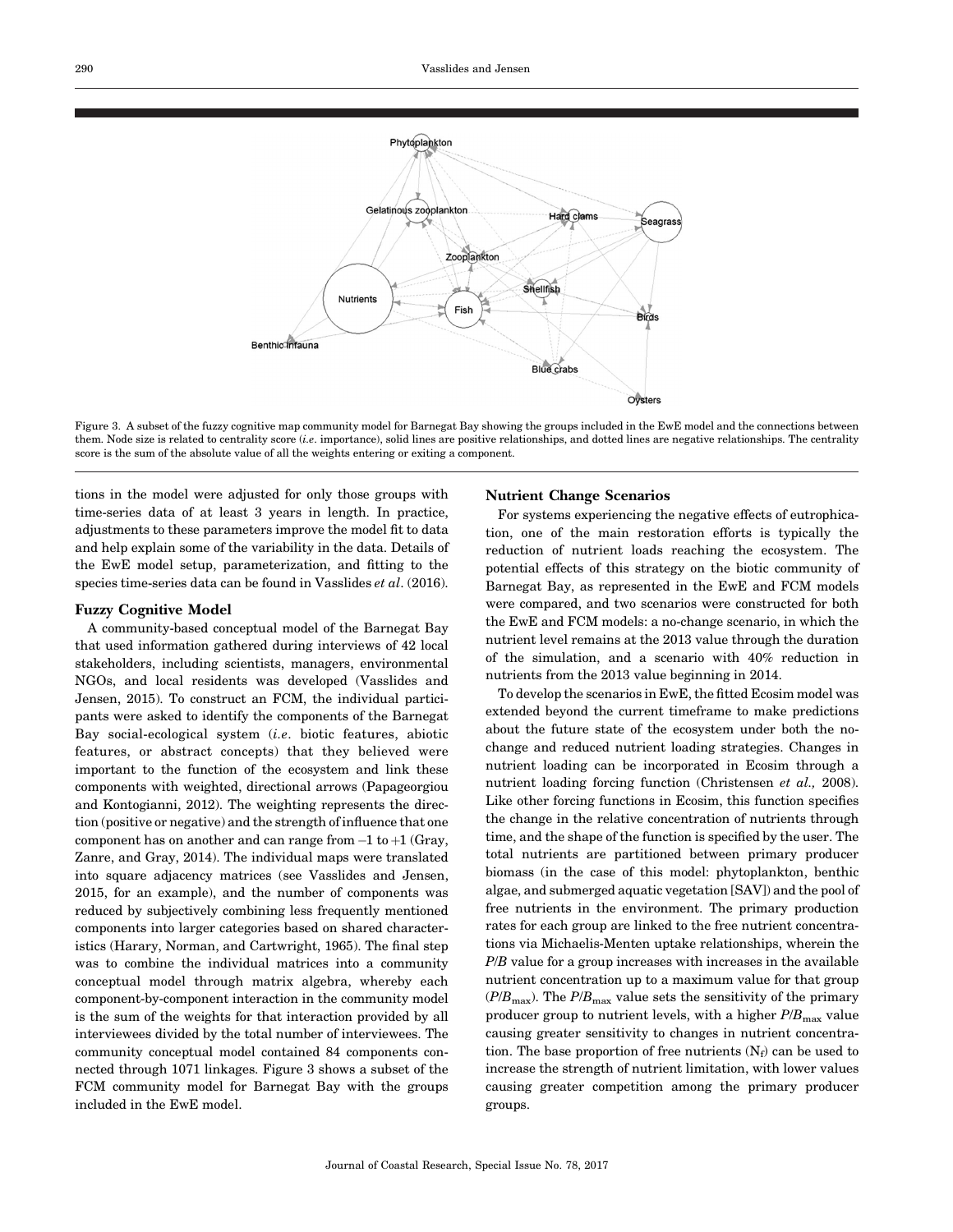

Figure 4. The forcing functions developed for the EwE nutrient reduction scenario. (a) Nitrogen load through time relative to the initial value, with a 40% reduction in loading after 2013. (b) Relative change in seagrass biomass through time compared with the initial value based on the relationship between seagrass total biomass and loading of total nitrogen in Barnegat Bay (as shown in the Appendix).

The  $P/B_{\text{max}}$  values for each of the primary producer groups were estimated from available Ecopath-Ecosim models of other coastal systems. Specifically,  $P/B<sub>max</sub>$  values were estimated as the ratio of the highest  $P/B$  value for that group observed in any Ecopath-Ecosim model to the actual  $P/B$  value used in this model. The  $P/B_{\text{max}}$  values were 1.5625, 1.76, and 2.0 for phytoplankton, SAV, and benthic algae, respectively. The base proportion of free nutrients  $(N_f)$  was kept at its default value of 1.0, which assumes that all nutrients not bound in biomass are freely available for uptake by primary producers.

We created a nutrient forcing function using total nitrogen loads for Barnegat Bay for 1989–2011 (Baker et al., 2014), with total nitrogen loads from 1981 to 1988 set at the 1989 value and 2012 to 2013 set at the 2011 value, for lack of other data (Figure 4a). For the baseline scenario, the 2013 nutrient values were maintained for all subsequent years of the simulation. Under the nutrient reduction scenario, the 40% decrease in nutrient loading occurred linearly from 2014 to 2018, and the target nutrient loading level obtained in 2018 was maintained for the remainder of the simulation (Figure 4a).

A forcing function (Figure 4b) was also developed for SAV in the Ecosim module based on the relationship between seagrass total biomass (aboveground and belowground biomass) and loading of total nitrogen in Barnegat Bay (Appendix Figure A1). A linear regression model was fit to data on seagrass total

biomass for 2004–06 and 2008–11 (Kennish and Fertig, 2012; Kennish, Fertig, and Lathrop, 2014) and the total nitrogen loads previously described (Baker et al., 2014). The 3-year moving average of total nitrogen provided the best fit  $(R^2=0.37,$  $p=0.15$ ), which is reasonable given that seagrass belowground biomass in temperate estuaries can be persistent across years and thus influenced on longer time scales. Although this relationship is not statistically significant at commonly used values of alpha, the limited available data show a clear indication of declining seagrass biomass with increasing total N (Figure A1), a pattern with widespread support in the literature (Hauxwell, Cebrian, and Valiela, 2003, Latimer and Rego, 2010; Short, Burdick, and Kaldy, 1995).

Both the baseline and nutrient reduction simulations were extended past 2018 by the number of iterations it took for the FCM model to reach a stable state. The percent change in final biomass of each group between the nutrient reduction scenario and the baseline scenario was calculated to determine the effects of reducing the nutrient load.

Within the FCM model, the first step to ascertaining the effects of nutrient reductions was to calculate the values of each component of the community map under the no-change scenario. To generate these values, the adjacency matrix of the community map was multiplied by an initial steady-state vector (a value of 1 for each element of the vector). The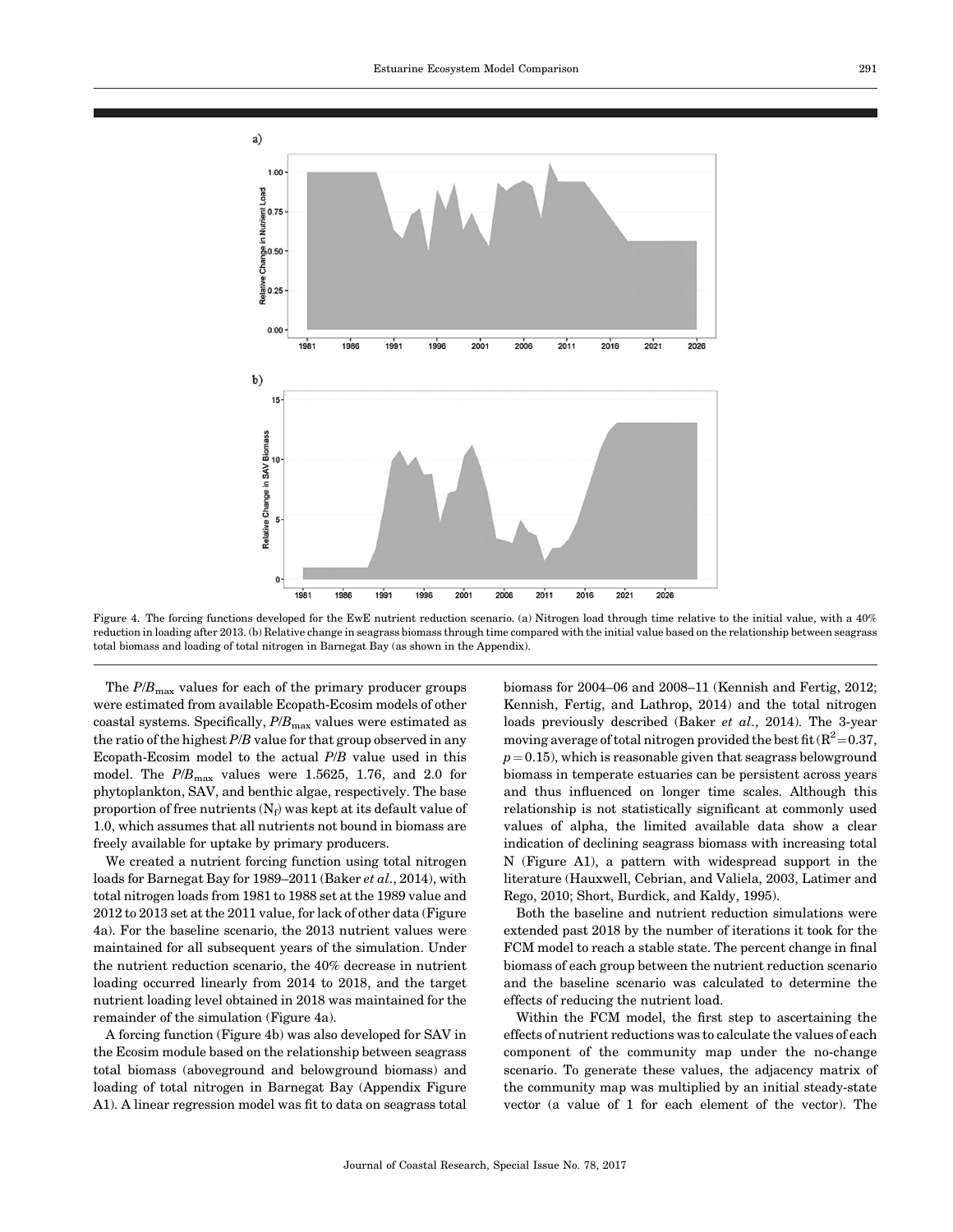| Biomass Group (EwE)      | Component (FCM)                                  |  |
|--------------------------|--------------------------------------------------|--|
| Piscivorous seabirds     | <b>Birds</b>                                     |  |
| Nonpiscivorous seabirds  | <b>Birds</b>                                     |  |
| Weakfish                 | Fish                                             |  |
| Striped bass             | Fish                                             |  |
| Summer flounder          | Fish                                             |  |
| Bluefish                 | Fish                                             |  |
| Winter flounder          | Fish                                             |  |
| Atlantic silversides     | Fish                                             |  |
| Atlantic croaker         | Fish                                             |  |
| $S_{\text{pot}}$         | Fish                                             |  |
| Atlantic menhaden        | Fish                                             |  |
| River herring            | Fish                                             |  |
| Mummichog                | Fish                                             |  |
| Bay anchovy              | Fish                                             |  |
| Benthic infauna/epifauna | Benthic infauna                                  |  |
| Amphipods                | Benthic infauna                                  |  |
| Blue crab                | Blue crab                                        |  |
| Hard clams               | Hard clams                                       |  |
| Oysters                  | Oyster                                           |  |
|                          | Shellfish (other than hard<br>clams and oysters) |  |
| Copepods                 | Zooplankton                                      |  |
| Microzooplankton         | Zooplankton                                      |  |
| Sea nettles              | Gelatinous zooplankton                           |  |
| Ctenophores              | Gelatinous zooplankton                           |  |
| Benthic algae            |                                                  |  |
| Phytoplankton            | Phytoplankton                                    |  |
| <b>SAV</b>               | Seagrass                                         |  |
| Detritus                 |                                                  |  |
|                          |                                                  |  |

Table 1. Relationship between biomass groups and components in the EwE and FCM models.

resulting vector was then subject to transformation using a logistic expression  $[1/(1 + e^{-1x})]$  to bound the results in the interval [0,1] (Kosko, 1987). This new vector was then multiplied by the original adjacency matrix and again subject to the logistic function, repeating these steps until the values reach a steady state, where there is no change between the two most recent vectors  $(Õzesmi, and Ozesmi, 2003)$ . A reduction in nutrients was simulated through the same process, but this time the value of the ''nutrients'' component in the vector was maintained at 0.6 in each time step. Because the stakeholders created direct connections between the nutrient and seagrass components within the FCM, a function was not needed to link the two, similar to the approach in the EwE model. The percent change between the values of the final vector in the nutrient reduction scenario compared with the final baseline vector describes the relative change to the conceptual system given the framework provided by the community map.

For the purposes of intermodel comparisons, the focus was on the responses of those biotic components (FCM) or biomass groups (EwE) that are shared between the models. Because of the nature of the FCM process, some components (e.g., fish and birds) are fairly generic and contain multiple EwE biomass groups, whereas other components are species specific and match directly between models. All EwE biomass groups are represented in the FCM, with the exception of benthic algae and detritus, and all of the biotic FCM components are in the EwE model, although a generic shellfish group is used in the FCM model and includes nonharvested species (ribbed and blue mussels) (Table 1).

| Aggregate Group/Component                      | EwE<br>Response | <b>FCM</b><br>Response |
|------------------------------------------------|-----------------|------------------------|
| <b>Birds</b>                                   | $^{++}$         |                        |
| Fish                                           |                 | $^{++}$                |
| Benthic infauna                                |                 |                        |
| Blue crab                                      | $^{+++}$        | $^{++}$                |
| Hard clams                                     |                 | $^+$                   |
| Oysters                                        |                 | $\pm$                  |
| Shellfish (other than hard<br>clam and oyster) |                 | $^{+++}$               |
| Zooplankton                                    |                 |                        |
| Gelatinous zooplankton                         |                 |                        |
| Benthic algae                                  |                 |                        |
| Phytoplankton                                  |                 |                        |
| SAV/seagrass                                   | $^{+++}$        |                        |
| Detritus                                       |                 |                        |

## RESULTS

Where there was close alignment between the EwE and FCM groups (e.g., SAV, blue crab, phytoplankton), the models responded to reductions in nutrient loads in a similar fashion. When the FCM group was composed of several EwE biomass groups (e.g., fish), the direction and relative magnitude of the FCM response was generally similar to that of the weighted average of the EwE responses (Table 2). In the FCM model, seagrass had the largest positive response to the nutrient reduction scenario as measured by the percent change from the baseline scenario (0.25), followed by shellfish (0.06), blue crab (0.03), and fish (0.01) (Figure 5). Phytoplankton (0.17), gelatinous zooplankton (0.04), and benthic infauna (0.02) all had negative responses to nutrient reductions in the FCM model.



Figure 5. Response of the Barnegat Bay FCM community model to a reduction in nutrient load compared with the baseline scenario.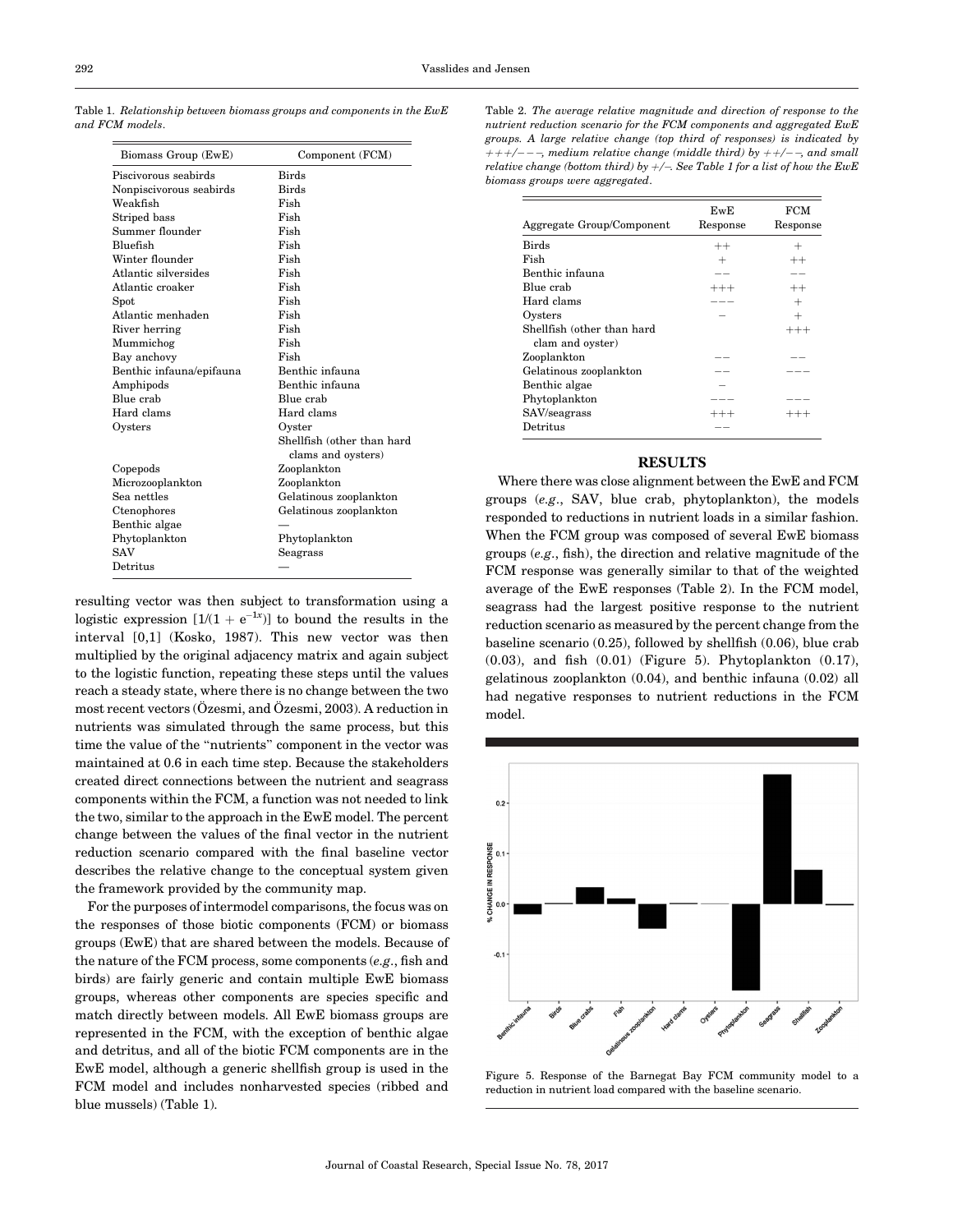

Figure 6. Percent change in biomass for each group in the Barnegat Bay EwE model compared with the baseline scenario for a 40% reduction in nutrient load.

In the EwE model, a reduction in nutrient loading (and the associated response mediated through the SAV forcing function) led to a greater than 100% increase in biomass of SAV, blue crab, nonpiscivorous seabirds, and amphipods (Figure 6). An additional five fish species had biomass increases in response to a reduction in nutrient loading, ranging from 6% to 50%. The remaining groups had declines in biomass, with Atlantic croaker (–91%), Atlantic menhaden (–76%), benthic algae (-65%), and winter flounder (-52%) showing the largest reductions.

## DISCUSSION

Despite the differences in data sources, approaches, and methodology, the two models have similar responses to a nutrient reduction scenario for many of the shared components. In both models, seagrass/SAV had an overwhelmingly positive response to the nutrient reduction scenario, which is a well-documented effect in other eutrophic estuaries (McGlathery, Sundback, and Anderson, 2007; Moore, Neckles, and Orth, 1996; Moore and Wetzel, 2000). In the FCM model, stakeholders indicated that seagrass is adversely affected by increases in phytoplankton, which is driven by increased nutrients (Figure 2). However, the stakeholders also created a direct negative link between nutrients and seagrass, suggesting an alternative, undefined pathway. This construction is mirrored in the SAV forcing function applied in the EwE model (Figure 4a), where the known cumulative effects of nutrient enrichment on seagrasses (shading due to phytoplankton and macroalgal blooms and increased epiphyte loading) are undifferentiated.

In the EwE model, the response of SAV to changes in nutrient loads is driven mainly by the forcing function developed on the basis of observed SAV responses to nitrogen load fluctuations seen within this estuary. The negative effects of high nutrient loads on SAV is supported by both

theory and data from this estuary, as well as others. However, as demonstrated by the fit of the regression used to develop the forcing function, the empirical data available for Barnegat Bay are far from clear about the strength of this relationship.

The differences between the models' results appear to be driven mainly by how they handle nontrophic interactions rather than by any direct differences in how they characterize the same trophic interaction. For example, the FCM model includes a positive interaction between seagrass and the fish, blue crab, and hard clam components from a beneficial habitat standpoint (Heck, Hays, and Orth, 2003; Jackson et al., 2001; Tanner, 2005). In this EwE model, interactions between biomass groups and SAV are limited to consumption of seagrass directly or through the detrital pathway. As seagrass increases in both models, fish, blue crabs, and hard clams in the FCM model respond positively because of their associations with seagrass beds, whereas in the EwE model, hard clam biomass declines, as does the biomass for most fish species, despite the known nursery benefits of seagrass habitat. Blue crab biomass in the EwE model does increase, although this is driven solely by trophic interactions. Although adding a mediation function that reduces blue crab predators' hunting effectiveness with an increase in seagrass biomass could be used to model this nontrophic effect of SAV on blue crab (Ma et al., 2010), the development and use of mediation functions in EwE requires careful consideration because there is often a lack of empirical data from which to estimate the parameters of the meditation function (Harvey, 2014).

The ability of FCMs to handle nonmonotonic responses appropriately can limit their applicability in certain settings (Carvalho, 2013). This constraint is of concern in temperate estuarine settings where long gradients in environmental factors, like temperature and salinity, can produce domedshaped response curves. During the interview process of this study, respondents recognized this constraint and tended to describe the response based on what they thought the likely range of the change would be (Vasslides and Jensen, 2015). As an example, an interviewee might state that an increase in water temperature (from the current condition) would lead to an increase in abundance of a particular biotic group, up to some temperature, after which abundance would decline. However, the interviewee felt that water temperature in the estuary would be unlikely to reach that inflection point, and thus the overall relationship is positive.

The differences in the form of the models' inputs and outputs present some challenges in comparing the results. The biomass groups in the EwE model are more taxon specific compared with the general categories in the FCM model. Because the FCM model was designed to understand the Barnegat Bay social-ecological system as a whole, the stakeholders identified 346 unique variables that were subsequently aggregated into 84 categories for further analysis (Vasslides and Jensen, 2015). A number of specific fish taxa were mentioned, although not as many as are present in the EwE model. Because all of the fish biomass groups responded to the nutrient reduction scenario in a similar manner (decrease in biomass) the comparison to the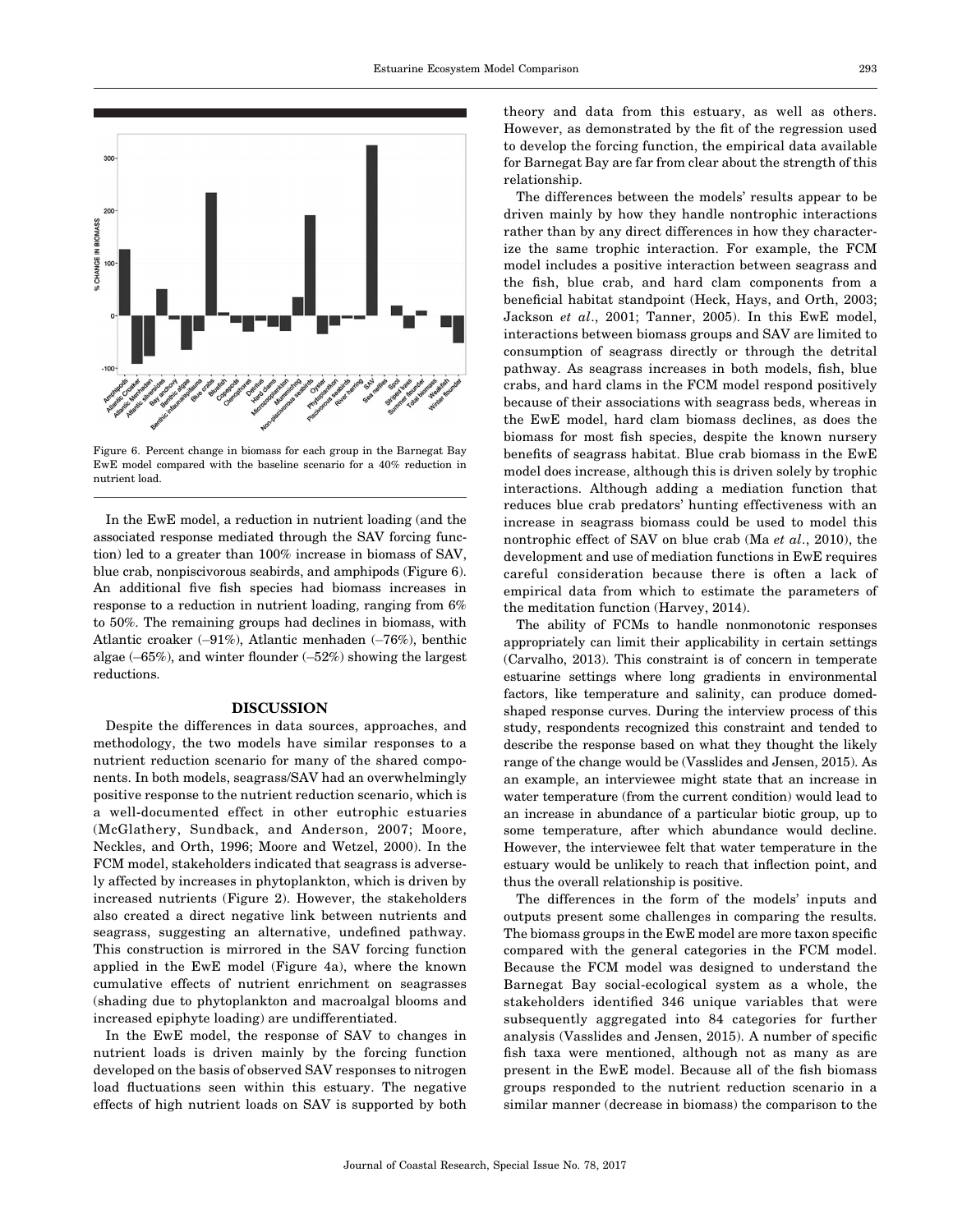broader FCM category was still valid. Alternative methods of generating FCMs, such as providing a set list of components to stakeholders (Radomski and Goeman, 1996) or having stakeholders develop their component list in a group setting (Hobbs et al., 2002), may allow for more taxon-specific comparisons.

The unit of measure is also different between the FCM and EwE models, which presents a challenge to direct comparisons between the model results. The EwE model measures biomass for each group  $(t/km^2)$ , whereas the FCM model utilizes a unitless expression of component size. In both models it is possible to calculate the percent change in the value of the group/component under the nutrient scenario to a baseline (nochange) scenario. This allows for comparison of the patterns in the relative and directional response between models, but not in the absolute value of the response. For informing EBM actions at a broad scale (e.g., understanding which species are the ''winners'' and which the ''losers'' in a given scenario), the patterns and relative magnitude of changes may often be sufficient.

## **CONCLUSIONS**

The similarity in results in this study between the FCM model, which is based on stakeholders' perceptions, and those of the EwE model, driven by empirical data and empirically constrained assumptions, suggests that they can both be useful in advancing ecosystem-based management practices. For ecosystems in which limited research-derived data or funding is available, a stakeholder-based FCM modeling approach can be used to understand the patterns and relative magnitude of changes that can be expected given proposed management actions. A more powerful approach would be to use the two model types in tandem. An FCM model could first be developed, scoping out critical components and interactions to be included in an EwE model. The FCM model could also be used to identify nontrophic interactions of importance that would require the development of mediation functions (e.g., SAV as habitat differentially mediating species-specific foraging functions). Once an EwE model is developed, the results of scenario runs in the two models can be compared, as done here. If there are differences between the model results, and stakeholders have more confidence in the EwE model formulation and outcomes, it suggests that education and outreach may be priorities. Conversely, higher confidence in the FCM results can illuminate future research needs.

#### ACKNOWLEDGMENTS

The authors thank the 42 interviewees who took part in the FCM development process; without their willingness to discuss their thoughts about Barnegat Bay, that part of the project would not have been possible. An early draft of the manuscript was improved by comments from members of the Jensen Lab. This project was funded by a grant (2012–2015) to the authors from the New Jersey Department of Environmental Protection as part of the Governor's Barnegat Bay Initiative. The manuscript benefited from the helpful suggestions of anonymous reviewers.

## LITERATURE CITED

- Axelrod, R., 1976. Structure of Decision: The Cognitive Maps of Political Elites. Princeton, New Jersey: Princeton University Press, 422p.
- Baker, R.J.; Wieben, C.M.; Lathrop, R.G., and Nicholson, R.S., 2014. Concentrations, Loads, and Yields of Total Nitrogen and Total Phosphorus in the Barnegat Bay–Little Egg Harbor Watershed, New Jersey, 1989–2011, at Multiple Spatial Scales. U.S. Geological Survey Scientific Investigations Report 64, 76p.
- Beverton, R.J.H. and Holt, S.J., 1957. On the Dynamics of Exploited Fish Populations. London: H.M. Stationery Office, Ministry of Agriculture and Fisheries, Fisheries Investigations (Series 2), 19, 533p.
- Bricelj, V.M.; Kraeuter, J.N., and Flimlin, G., 2012. Status and Trends of Hard Clam, Mercenaria mercenaria, Shellfish Populations in Barnegat Bay, New Jersey. Toms River, New Jersey: Barnegat Bay Partnership Technical Report, 143p.
- Bricker, S.; Longstaff, B.; Dennison, W.; Jones, A.; Boicourt, K.; Wicks, C., and Woerner, J., 2007. Effects of Nutrient Enrichment In the Nation's Estuaries: A Decade of Change. Silver Spring, Maryland: National Centers for Coastal Ocean Science, NOAA Coastal Ocean Program Decision Analysis Series No. 26, 328p.
- Carvalho, J.P., 2013. On the semantics and the use of fizzy cognitive maps and dynamic cognitive maps in social sciences. Fuzzy Sets and Systems, 214, 6–19.
- Christensen, V., 2013 Ecological networks in fisheries: Predicting the future? Fisheries, 38(2), 76–81.
- Christensen, V. and Walters, C.J., 2004. Ecopath with Ecosim: Methods, capabilities and limitations. Ecological Modelling, 172, 109–139.
- Christensen, V.; Walters, C.J.; Pauly, D., and Forrest, R., 2008. Ecopath with Ecosim Version 6: A User's Guide, November 2008 Edition. Vancouver, Canada: University of British Columbia Fisheries Centre, 235p.
- Coll, M.; Akoglu, E.; Arreguín-Sánchez, F.; Fulton, E.A.; Gascuel, D.; Heymans, J.J.; Libralato, S.; Mackinson, S.; Palomera, I.; Piroddi, C.; Shannon, L.J.; Steenbeek, J.; Villasante, S., and Christensen, V., 2015. Modelling dynamic ecosystems: Venturing beyond boundaries with the Ecopath approach. Reviews in Fish Biology and Fisheries, 25, 413–424.
- Ecosystem Principals Advisory Panel, 1998. Ecosystem Based Fishery Management: A Report to the Congress by the Ecosystem Principles Advisory Panel. Washington, D.C.: U.S. Department of Commerce, National Oceanic and Atmospheric Administration, National Marine Fisheries Service, 54p.
- Fulton, E.A. and Smith, A.D.M., 2004. Lessons learnt from the comparison of three ecosystem models for Port Philip Bay, Australia. African Journal of Marine Science, 26(1): 219–243.
- Fulton, E.A.; Smith, A.D.M., and Johnson, C.R., 2003. Effect of complexity on marine ecosystem models. Marine Ecology Progress Series, 253, 1–16.
- Fulton, E.A.; Smith, A.D.M., and Smith, D.C., 2007. Alternative Management Strategies for Southeast Australian Commonwealth Fisheries: Stage 2: Quantitative Management Strategy Evaluation. Hobart, Tasmania: CSIRO Marine and Atmospheric Research, xxp.
- Gray, S.; Chan, A.; Clark, D., and Jordan, R., 2012. Modeling the integration of stakeholder knowledge in social-ecological decisionmaking: Benefits and limitations to knowledge diversity. Ecological Modeling, 229, 88–96.
- Gray, S.; Zanre, E., and Gray, S., 2014. Fuzzy cognitive maps as representations of mental models and group beliefs. In: Papageorgiou, E. (ed.), Fuzzy Cognitive Maps for Applied Sciences and Engineering—From Fundamentals to Extensions and Learning Algorithms. Berlin: Springer, pp. 29–48.
- Harary, F.; Norman, R.Z., and Cartwright, D., 1965. Structural Models: An Introduction to the Theory of Directed Graphs. New York: Wiley, 415p.
- Harvey, C., 2014. Mediation functions in Ecopath with Ecosim: Handle with care. Canadian Journal of Fisheries and Aquatic Sciences, 71, 1020–1029.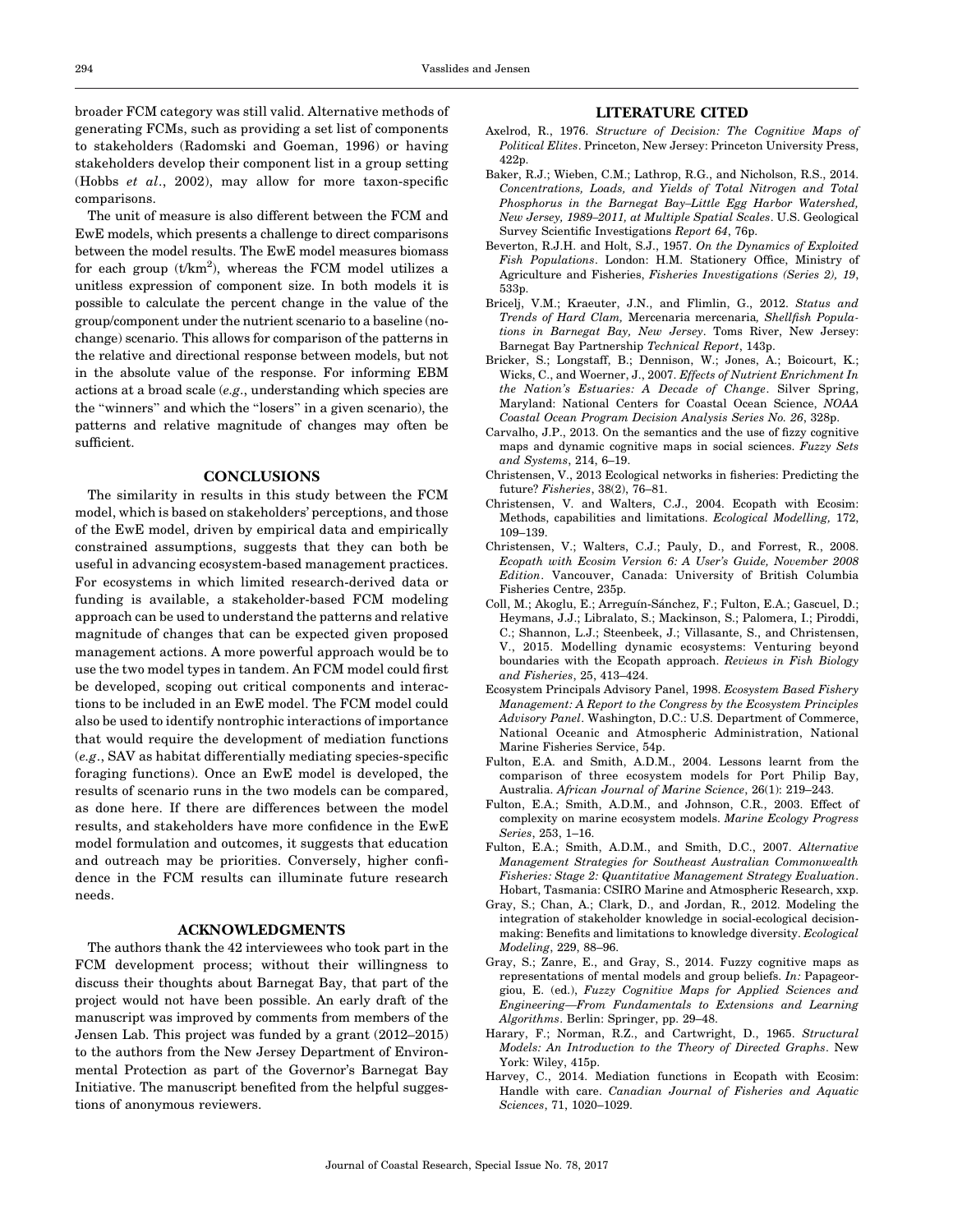- Hauxwell, J.; Cebrian, J., and Valiela, I., 2003. Eelgrass Zostera marina loss in temperate estuaries: Relationship to land-derived nitrogen loads and effect of light limitation imposed by algae. Marine Ecology Progress Series, 247, 59–73.
- Heck, K.L.; Hays, G., and Orth, R.J., 2003. Critical evaluation of the nursery role hypothesis for seagrass meadows. Marine Ecology Progress Series, 253, 123–136.
- Hilborn, R., 2011. Future directions in ecosystem based fisheries management: A personal perspective. Fisheries Research, 108, 235–239.
- Hobbs, B.F.; Ludsin, S.A.; Knight, R.L.; Ryan, P.A.; Biberhofer, J., and Ciborowski, J.J.H., 2002. Fuzzy cognitive mapping as a tool to define management objectives for complex ecosystems. Ecological Applications, 12, 1548–1565.
- Jackson, E.L.; Rowden, A.A.; Attrill, M.J.; Bossey, S.J., and Jones, M.B., 2001. The importance of seagrass beds as a habitat for fishery species. Oceanography and Marine Biology, 39, 269–303.
- Kennish, M.J., 2001. Physical description of the Barnegat Bay–Little Egg Harbor estuarine system. In: Kennish, M.J. (ed.), Characterization of the Barnegat Bay–Little Egg Harbor, New Jersey, Estuarine System and Watershed Assessment. Journal of Coastal Research, Special Issue No. 32, pp. 13–27
- Kennish, M.J. and Fertig, B., 2012. Application and assessment of a nutrient pollution indicator using eelgrass (Zostera marina L.) in Barnegat Bay–Little Egg Harbor estuary, New Jersey. Aquatic Botany, 96, 23–30.
- Kennish, M.J.; Fertig, B.M., and Lathrop, R.G., 2014. Assessment of Nutrient Loading and Eutrophication in Barnegat Bay–Little Egg Harbor, New Jersey in Support of Nutrient Management Planning. New Brunswick, New Jersey: Rutgers University, Institute of Marine and Coastal Sciences, 468p.
- Kontogianni, A.; Papageorgiou, E.; Salomatina, L.; Skourtos, M., and Zanou, B., 2012. Risks for the Black Sea marine environment as perceived by Ukrainian stakeholders: A fuzzy cognitive mapping application. Ocean & Coastal Management, 62, 34–42.
- Kosko, B., 1987. Adaptive inference in fuzzy knowledge networks. Proceedings of the First IEEE International Conference on Neural Networks (ICNN-86) (San Diego, California, IEEE/ICNN), pp. 261– 268.
- Kosko, B., 1991. Neural Networks and Fuzzy Systems. Englewood Cliffs, New Jersey: Prentice-Hall, 449p.
- Latimer, J.S. and Rego, S.A., 2010. Empirical relationship between eelgrass extent and predicted watershed-derived nitrogen loading for shallow New England estuaries. Estuarine, Coastal and Shelf Science, 90, 231–240.
- Levin, P.S.; Fogarty, M.J.; Murawski, S.A., and Fluharty, D., 2009. Integrated ecosystem assessments: Developing the scientific basis for ecosystem-based management of the ocean. PLoS Biology, 7, 0023–0028.
- Link, J.S., 2010. Adding rigor to ecological network models by evaluating a set of pre-balance diagnostics: A plea for PREBAL. Ecological Modelling, 221, 1580–1591.
- Livingston, P.A. and Methot, R.D., 1998. Incorporation of predation into a population assessment model of eastern Bering Sea walleye pollock. In: Funk, F.; Quinn, T.J., II; Heifetz, J.; Ianelli, J.N.; Powers, J.E.; Schweigert, J.F.; Sullivan, P.J., and Zhang, C.-I. (eds.), Fishery Stock Assessment Models. Fairbanks: Alaska Sea Grant College Program, Report AK-SG-98-01, pp. 663–718.
- Ma, H.; Townsend, H.; Zhang, X.; Sigrist, M., and Christensen, V., 2010. Using a fisheries ecosystem model with a water quality model to explore trophic and habitat impacts on fisheries stock: A case study of the blue crab population in the Chesapeake Bay. Ecological Modelling, 221(7), 997–1004.
- McGlathery, K.J.; Sundback, K., and Anderson, I.C., 2007. Eutrophication in shallow coastal bays and lagoons: The role of plants in the coastal filter. Marine Ecology Progress Series, 348, 1–8.
- Meliadou, A.; Santoro, F.; Nader, M.R.; Dagher, M.A.; Indary, S.A., and Salloum, B.A., 2012. Prioritising coastal zone management issues through fuzzy cognitive mapping approach. Journal of Environmental Management, 97, 56–68.
- Millennium Ecosystem Assessment, 2005. Ecosystem and Human Well-Being: Synthesis. Washington, D.C.: Island Press, 155p.
- Moore, K.A.; H.A. Neckles, and Orth, R.J., 1996. Zostera marina (eelgrass) growth and survival along a gradient of nutrients and turbidity in the lower Chesapeake Bay. Marine Ecology Progress Series, 142, 247–259.
- Moore, K.A. and Wetzel, R.L., 2000. Seasonal variations in eelgrass (Zostera marina) responses to nutrient enrichment and reduced light availability in experimental ecosystems. Journal of Experimental Marine Biology and Ecology, 244, 1–28.
- NOAA (National Oceanic and Atmospheric Administration), 2015a. Marine Recreational Information Program Database. www.st. nmfs.noaa.gov/recreational-fisheries/index.
- NOAA, 2015b. Commercial Fisheries Statistics Database. www.st. nmfs.noaa.gov/commerical-fisheries/commercial-landings/index.
- NRC (National Research Council), 2008. Public Participation in Environmental Assessment and Decision Making. Panel on Public Participation in Environmental Assessment and Decision Making, Thomas Dietz and Paul C. Stern, eds. Committee on the Human Dimensions of Global Change. Division of Behavioral and Social Sciences and Education. Washington, D.C.: National Academies, 322p.
- Özesmi, U. and Özesmi, S.L., 2003. A participatory approach to ecosystem conservation: Fuzzy cognitive maps and stakeholder group analysis in Uluabat Lake, Turkey. Environmental Management, 31, 518–531.
- Özesmi, U. and Özesmi, S.L., 2004. Ecological models based on people's knowledge: A multi-step fuzzy cognitive mapping approach. Ecological Modelling, 176, 43–64.
- Papageorgiou, E. and Kontogianni, A., 2012. Using fuzzy cognitive mapping in environmental decision making and management: A methodological primer and an application. In: Young, S. and Silvern, S.E. (eds.), International Perspectives on Global Environmental Change. Rijeka, Croatia: InTech, pp. 427–450.
- Pew Oceans Commission, 2003. America's Living Oceans: Charting a Course for Sea Change. Washington, D.C., 166p.
- Plagányi, É.E., 2007. Models for an Ecosystem Approach to Fisheries. Rome: FAO Fisheries, Technical Paper 477, 108p.
- Pope, J.G., 1991. The ICES multi-species assessment group: Evolution, insights and future problems. ICES Marine Science Symposium, 193, 23–33.
- Punt, A.E. and Butterworth, D.S., 1995. The effects of future consumption by the Cape fur seal on catches and catch rates of the Cape hakes. 4. Modelling the biological interaction between Cape fur seals (Arctocephalus pusillus pusillus) and Cape hakes (Merluccius capensis and M. paradoxus). South African Journal of Marine Science, 16, 255–285.
- Radomski, P.J. and Goeman, T.J., 1996. Decision making and modeling in freshwater sport-fisheries management. Fisheries, 21(12), 14–21.
- Raymond, C.M.; Fazey, J.; Reed, M.S.; Stringer, L.C.; Robinson, G.M., and Evely, A.C., 2010. Integrating local and scientific knowledge for environmental management. Journal of Environmental Management, 91, 1766–1777.
- Rosenberg, A.A. and McLeod, K.L., 2005. Implementing ecosystembased approaches to management for the conservation of ecosystem services. Marine Ecology Progress Series, 300, 270–274.
- Short, F.T.; Burdick, D.M., and Kaldy, J.E., 1995. Mesocosm experiments quantify the effects of eutrophication on eelgrass, Zostera marina. Limnology and Oceanography, 40, 740–749.
- Tanner, J.E., 2005. Edge effects on fauna in fragmented seagrass meadows. Austral Ecology, 30, 210–218.
- U.S. Census Bureau. 2012. State and County QuickFacts. http:// quickfacts.census.gov/qfd/states/34/34029.html.
- U.S. Commission on Ocean Policy. 2004. An Ocean Blueprint for the 21st Century. Final Report. Washington, D.C., 625p.
- Vasslides, J.M. and Jensen, O.J., 2015. Fuzzy cognitive mapping in support of integrated ecosystem assessments: developing a shared conceptual model among stakeholders. Journal of Environmental Management. doi:10.1016/j.jenvman.2015.10.038
- Vasslides, J.M.; Townsend, H.; Belton, T., and Jensen, O.P., 2016. Modeling the effects of a power plant decommissioning on an estuarine food web. Estuaries and Coasts. doi. 10.1007/s12237-016- 0151-8.